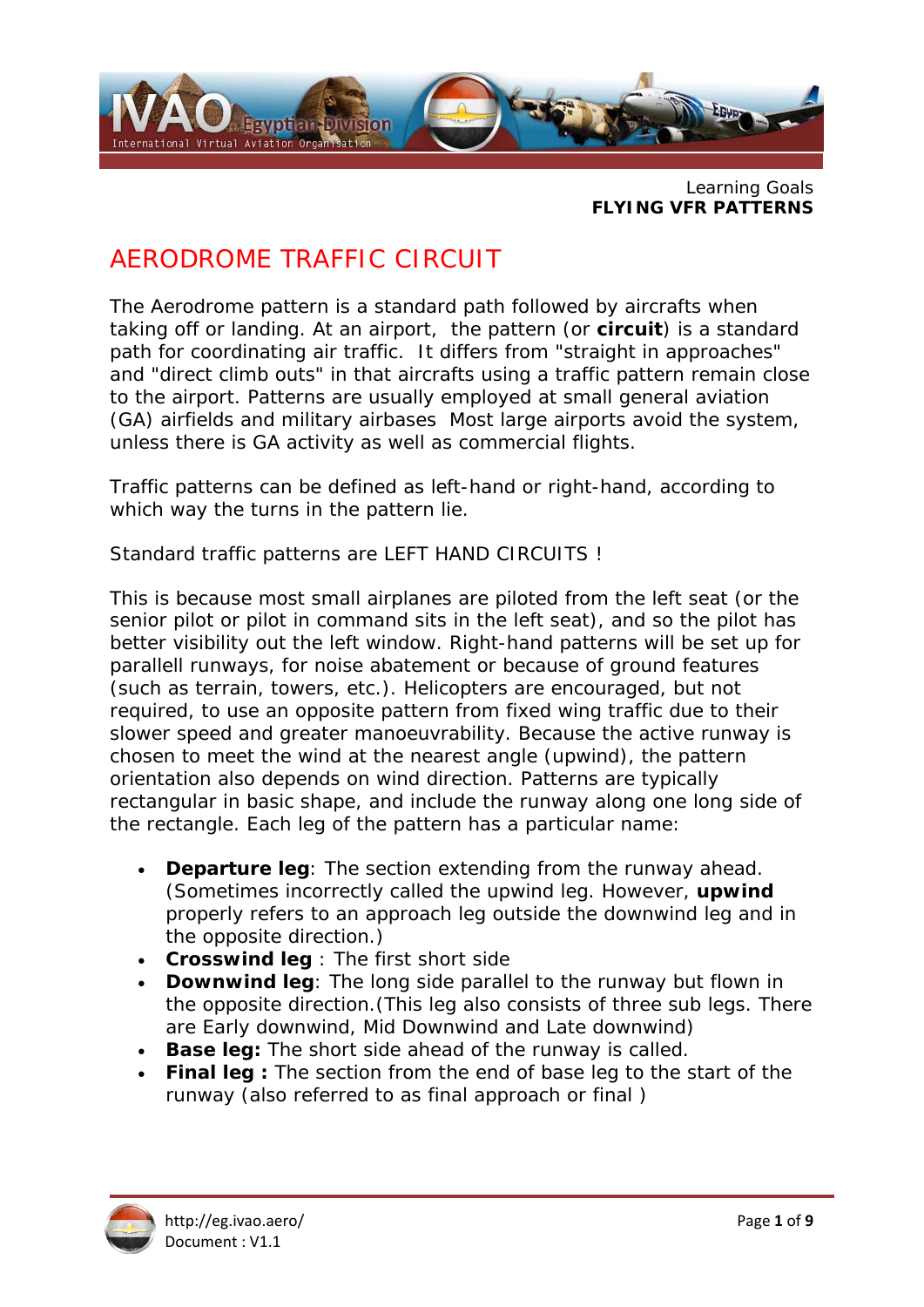

## **WHY**

The use of a pattern at airfields is for air safety. Rather than have aircraft flying around the field in a haphazard fashion, by using a pattern pilots will know from where to expect other air traffic, and be able to see it and avoid it. GA pilots flying under Visual Flight Rules (VFR) will not be separated by air traffic control, and so the pattern is a vital way to keep things orderly. Although, at tower-controlled airports, ATC will provide traffic advisories for VFR flights on a work-load permitting basis.

A pilot undergoing training will often fly many patterns, one after another. Usually, each landing is followed immediately by a take off and further pattern; this is called a touch and go, or roller.

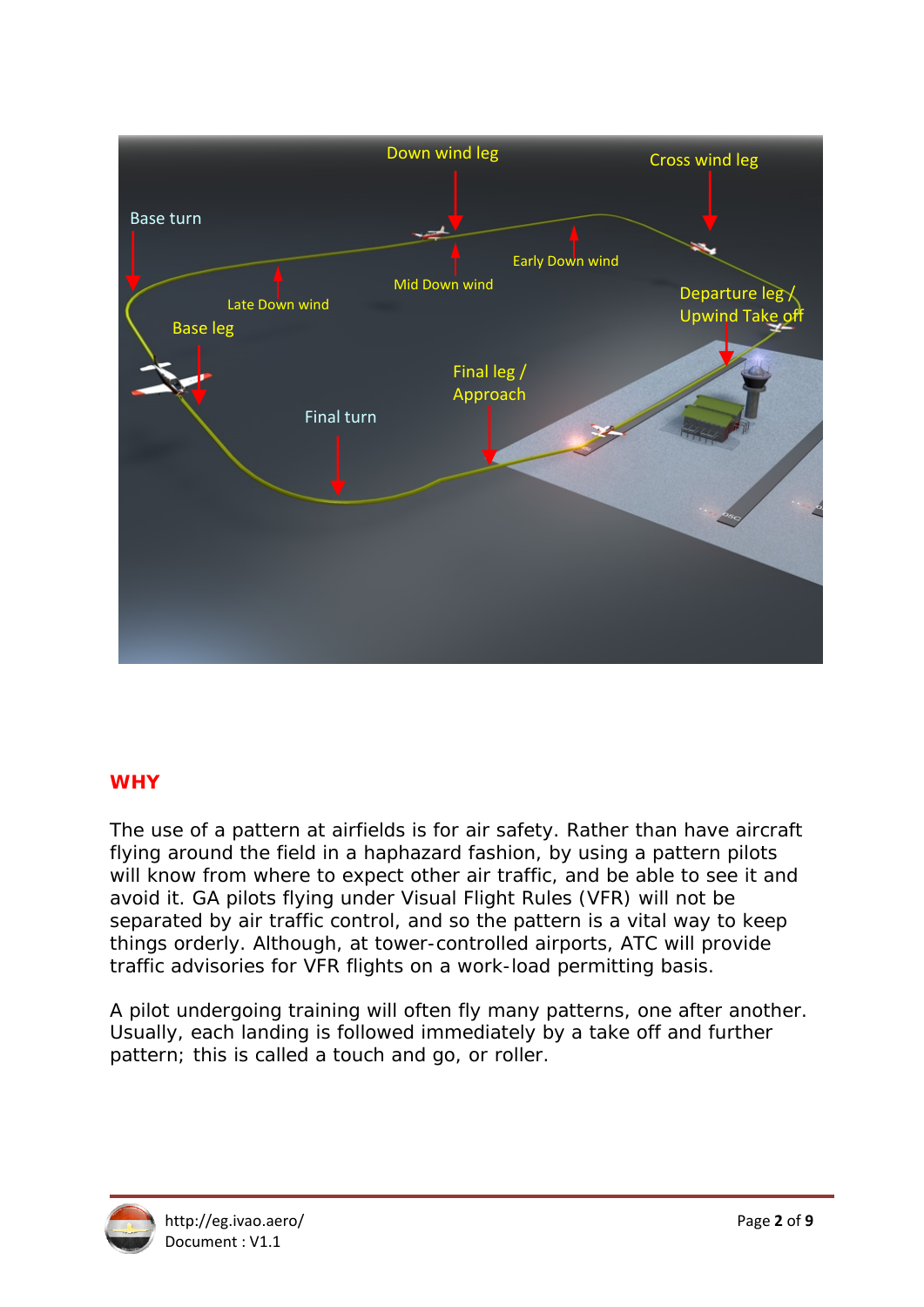#### **CONTRA-ROTATING CIRCUIT PATTERNS**

In cases where two or more parallel runways are in operation concurrently, the aircraft operating on the outermost runways are required to perform their patterns in a direction which will not conflict with the other runways. Thus, one runway may be operating with a left-hand pattern direction, and the other one will be operating with a right-hand pattern direction. This allows aircraft to maintain maximum separation during their patterns, however it is important that the aircraft do not stray past the centreline of the runway when joining the final leg, so as to avoid potential collisions. If three or more parallel runways exist, then the middle runway(s) can, for obvious reasons, only be used when either a straight in approach is used or when the aircraft joins the pattern from a very wide base leg.

#### **ALTITUDES**

An airfield will define a **circuit height** or **pattern altitude**, that is, a nominal level above the field at which pilots are required to fly while in the circuit. Unless otherwise specified, **the standard pattern height is 1000 ft AGL** (above ground level), although a pattern height of 700 feet above ground level is also relatively common. Helicopters usually fly their pattern at 500 feet above ground level. Extreme caution is exercised by pilots flying the published traffic pattern altitude as this may contribute to mid air collisions

#### **HOW TO FLY**

| Departure leg:<br>Crosswind leg: | after take-off, fly runway heading.<br>turn left 90° and continue your climb to circuit height.                        |
|----------------------------------|------------------------------------------------------------------------------------------------------------------------|
|                                  | Note: Make the turn to the crosswind leg after passing 500ft AGL or at the end<br>of the runway, whichever is later !! |
| Downwind leg:                    | turn left 90° heading opposite the runway heading                                                                      |
| Base leg:                        | turn left 90° and start your initial descent.                                                                          |
|                                  | (reduce speed to 80 knots approach speed)                                                                              |
| Final leg:                       | turn left 90° and further descend to touchdown                                                                         |
|                                  | (touchdown speed 60-65 knots)                                                                                          |

#### **REPORTING POINTS**

Aircrafts taking off from the airfield for a local VFR training circuit shall report at the following points, unless requested otherwise by ATC:

1: on the Downwind leg stating: "DOWNWIND" including intentions like full stop landing, touch and go, stop and go, low pass fly by.

*Note: when you are flying a right hand pattern the pilot shall report : "RIGHTHAND DOWNWIND"* 

2: on Final

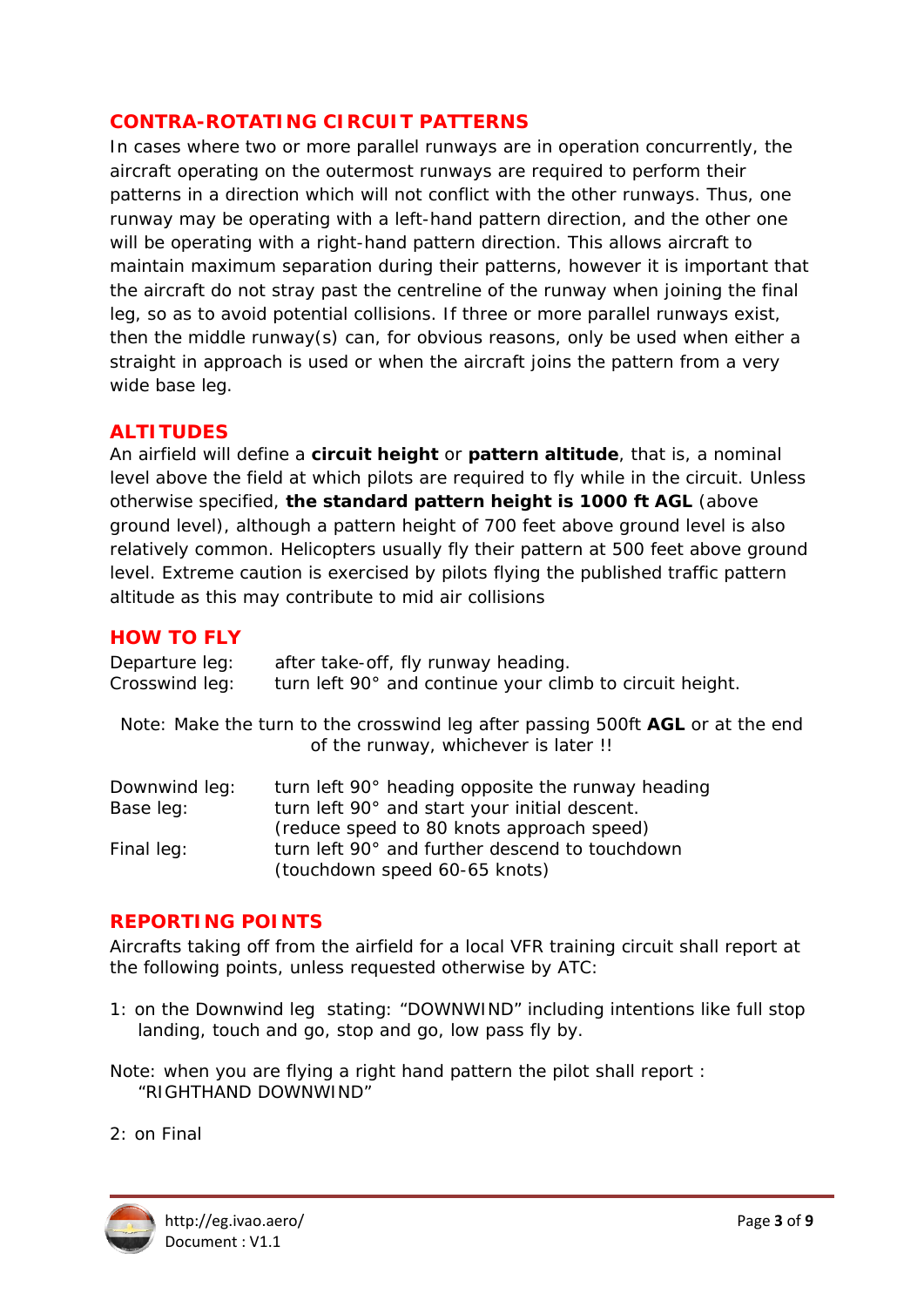#### **WHEN TO START YOUR TURN TO BASE**

When no extended downwind is required from ATC the pilot is expected to make his turn onto the base leg when his rear view on the threshold makes an angle of approximately 45 degrees with the intended base leg.





pilots rear view 45 degree angle with the threshold of the runway

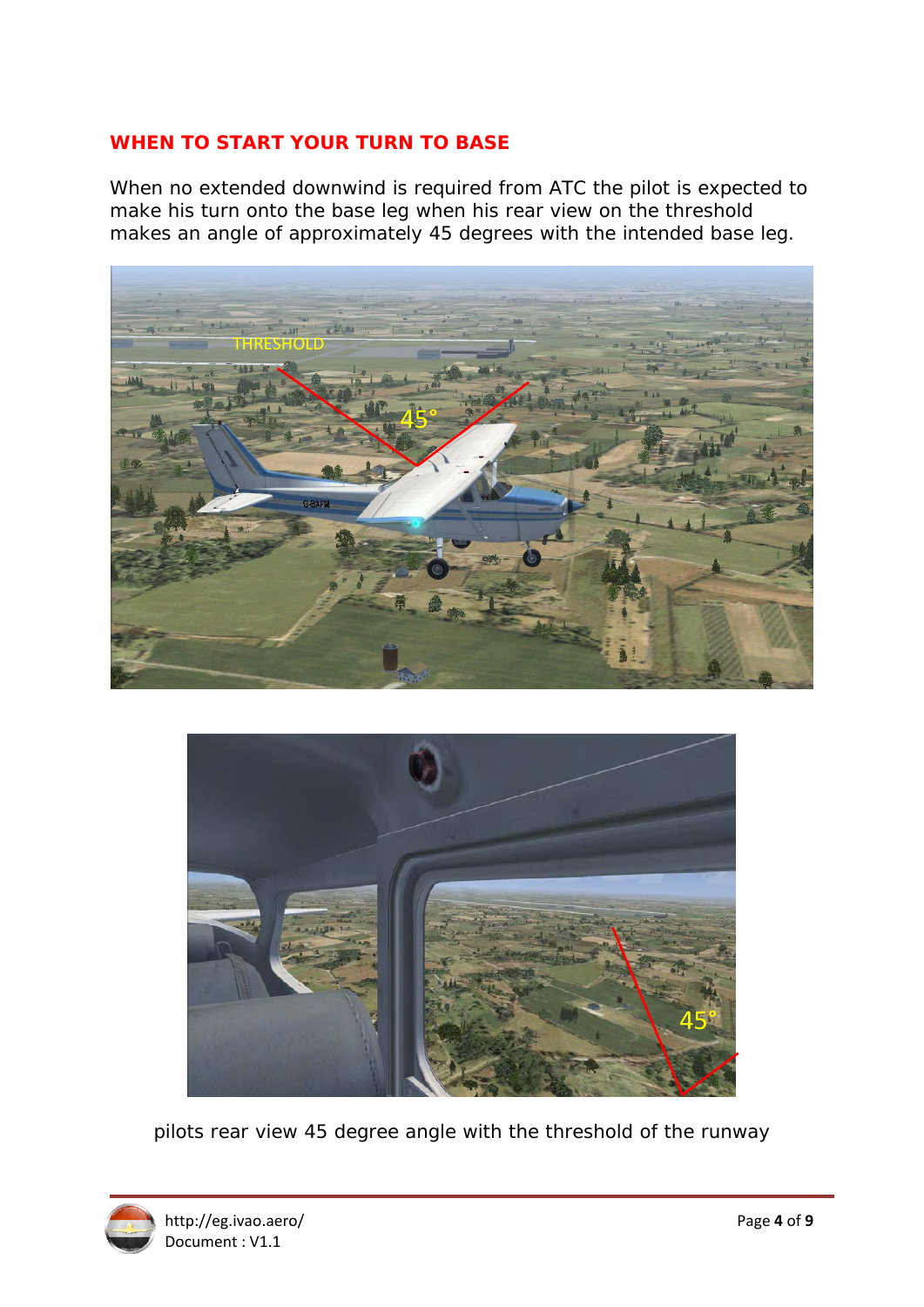#### **THRESHOLD BASE LEG**

When instructed by ATC or on charts indication, the pilot shall make the turn to the base leg in such a way that the base leg will be perpendicular to the threshold of the runway.



**Note:** the Clearance to land can be received during the BASE leg. If not....then the pilot will remind ATC that he is final whilst flying over the runway. Needles say that this procedure can only be flown when the runway is long enough due to the misplaced landing zone .

#### **MID-RUNWAY BASE LEG**

When instructed by ATC or on charts indication, the pilot shall make the turn to the base leg in such a way that the base leg will be perpendicular to the middle of the runway.



**Note:** the clearance to land can be received during the BASE leg. If not....then the pilot will remind ATC that he is final whilst flying over the runway.

Needles say that this procedure can only be flown when the runway is long enough due to the misplaced landing zone .

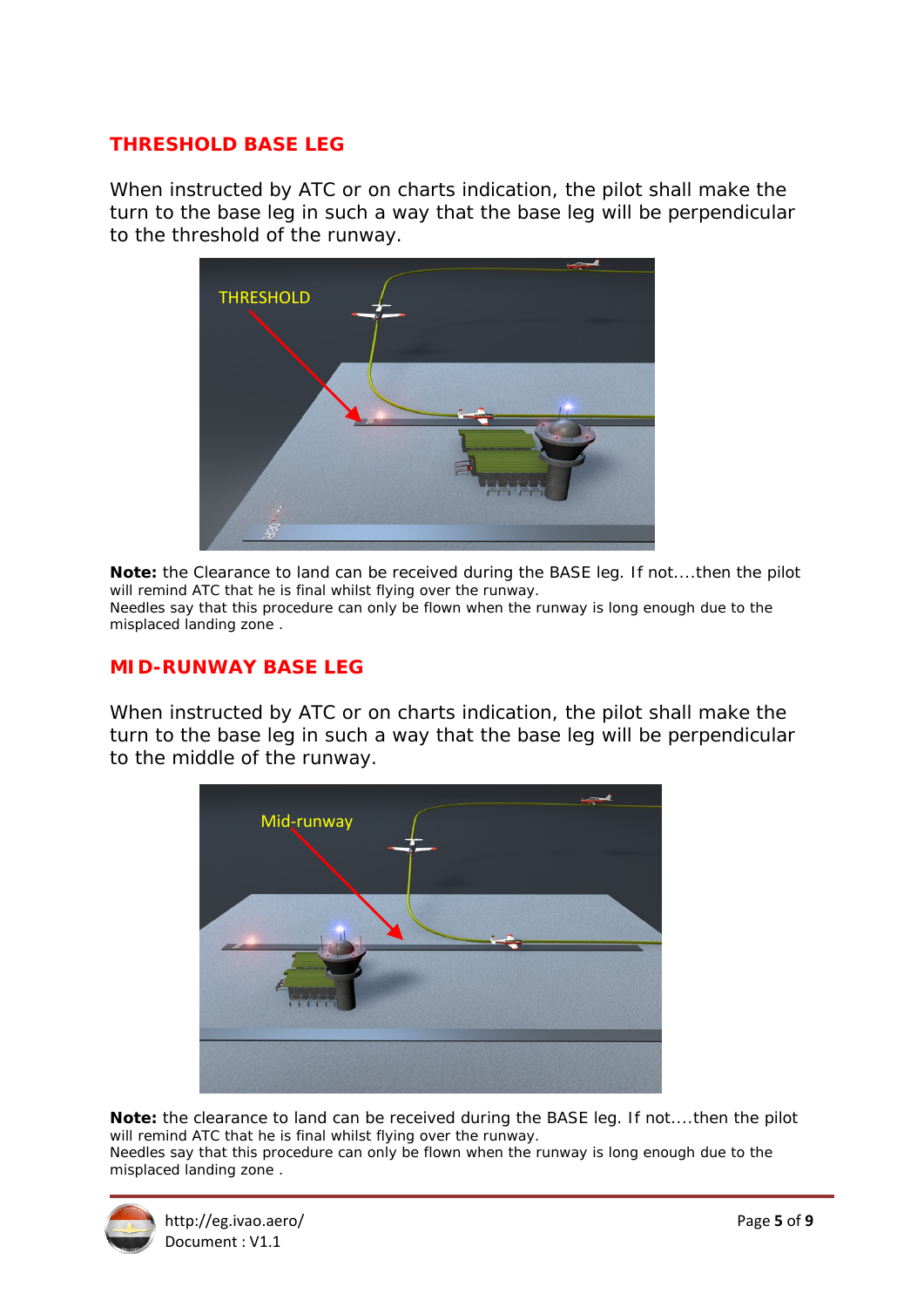# **JOINING THE PATTERN**



When flying VFR there comes a moment that you will have to join the circuit. In the picture above some visual entry points into the control zone (CTR) are depicted. These points are named according to their geographical position from the airfield.

Keep in mind that ATC will control this process and more procedures are possible.

Don't forget to check the local procedures of the airport where you are going to fly.

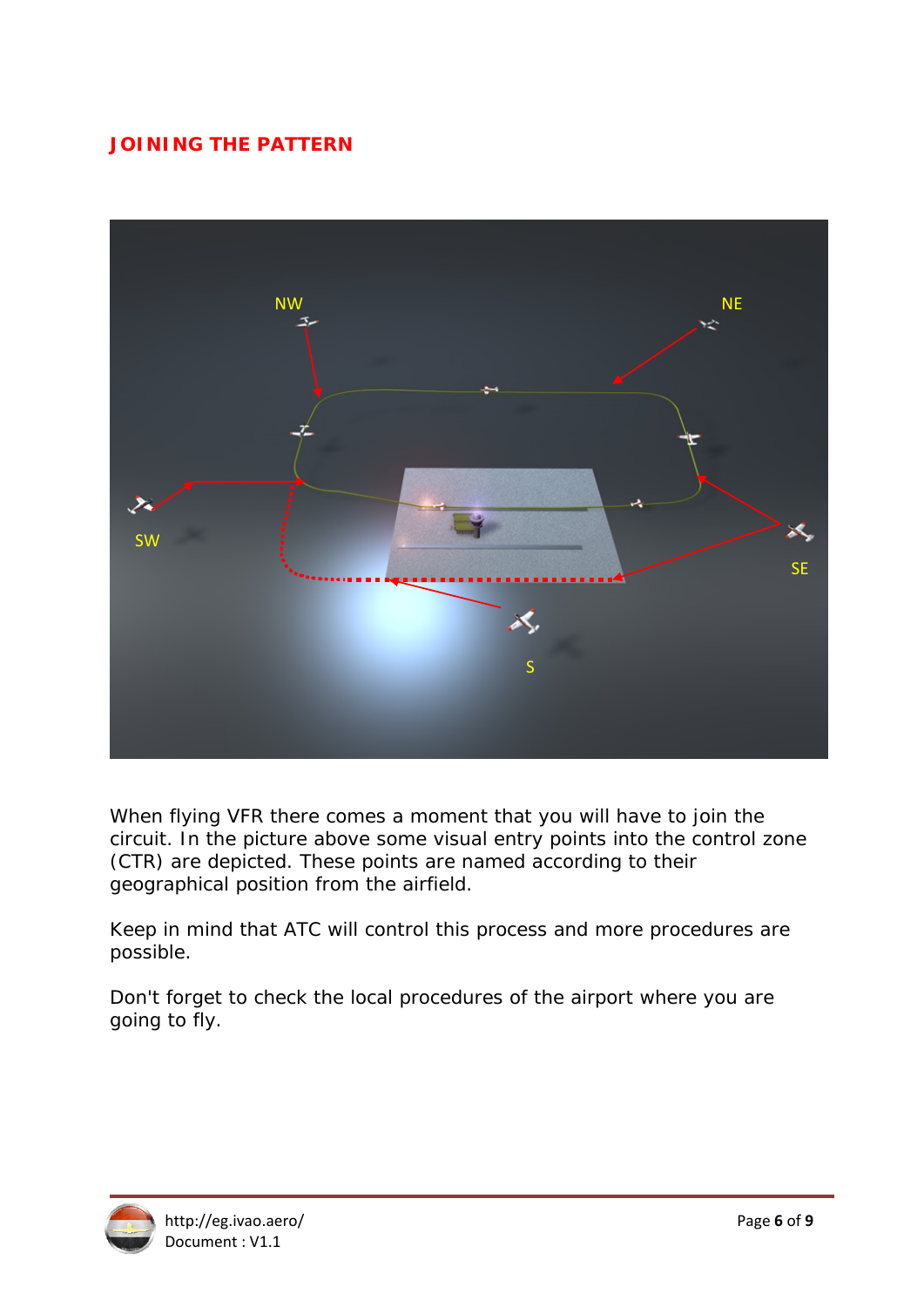### **JOINING-LEAVING THE PATTERN (NL)**

Like we said before, the joining and leaving the patterns various from country to country. In the Netherlands for instance the following standard rule apply UNLESS stated otherwise on the VFR charts!

standard circuit height: 700ft AGL Joining the pattern via downwind leg Leaving the pattern via 45° on the crosswind leg



detailed information can be found on :

http://www.ais-netherlands.nl/aim/110127-110310/eAIP/html/index-en-GB.html

Part2 / ENR1.2 / chapter 8 Circuit Procedures for Aerodrome Traffic

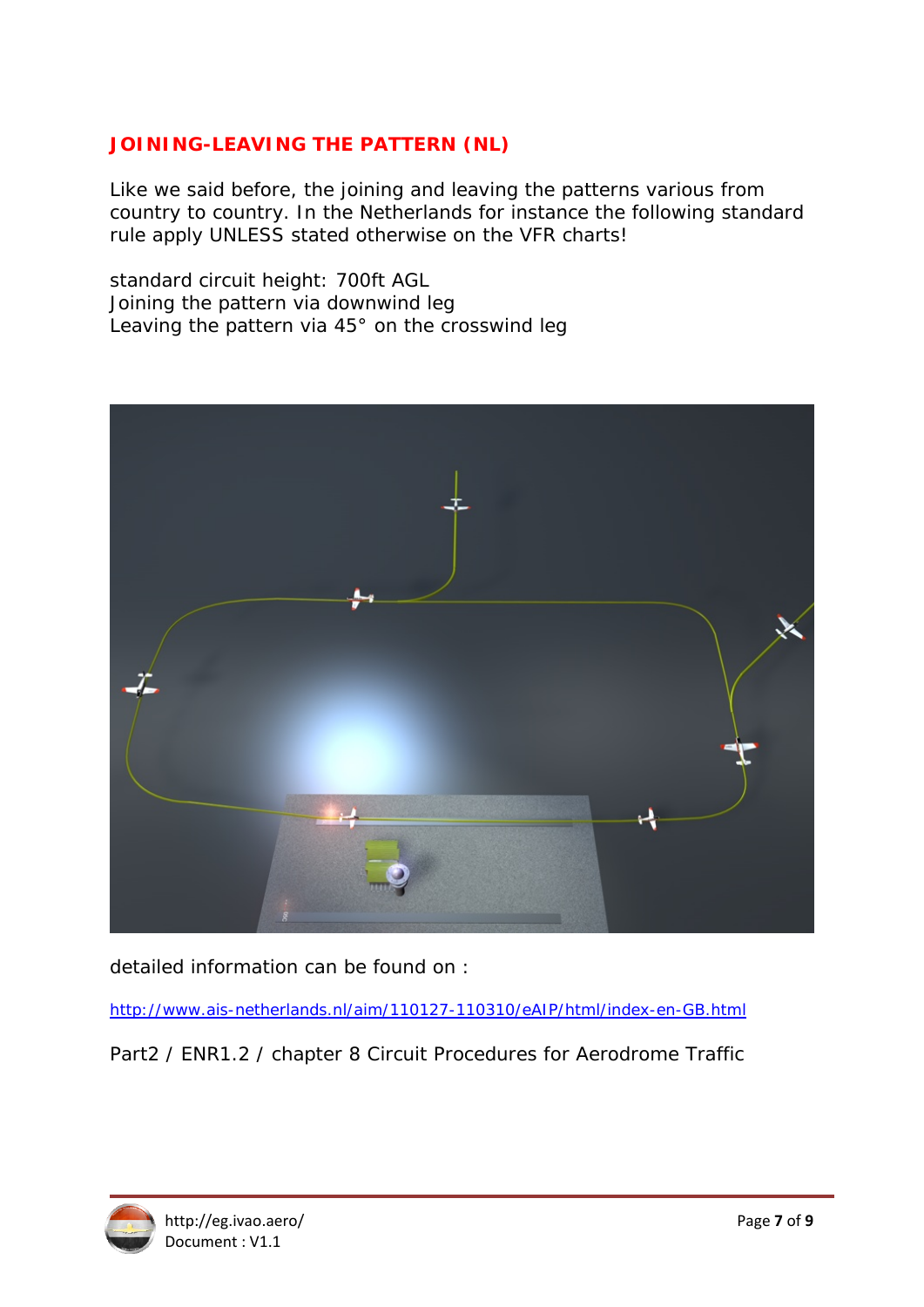## **JOINING the circuit via overhead the field**



In case you are on the " wrong" side of the airport to join the circuit, ATC can instruct you to join the circuit via overhead the field. This means that you overfly the airport active runway preferably in the middle and then join the mid downwind and proceed with the normal rules of the aerodrome traffic pattern.

Note that if you are instructed to overfly the field at e.g. 2000ft and circuit altitude is at 1000ft AGL. Start your descent from 2000ft to 1000ft on the DOWNWIND leg and NOT while you are overflying the airport!

remember the following.

ATC is free to instruct you to fly a right hand or a left hand circuit EVEN when the VFR CHARTS state that certain areas need to be avoided.

It is the pilots decision to refuse if he thinks safety is compromised or cannot comply for whatever reason.